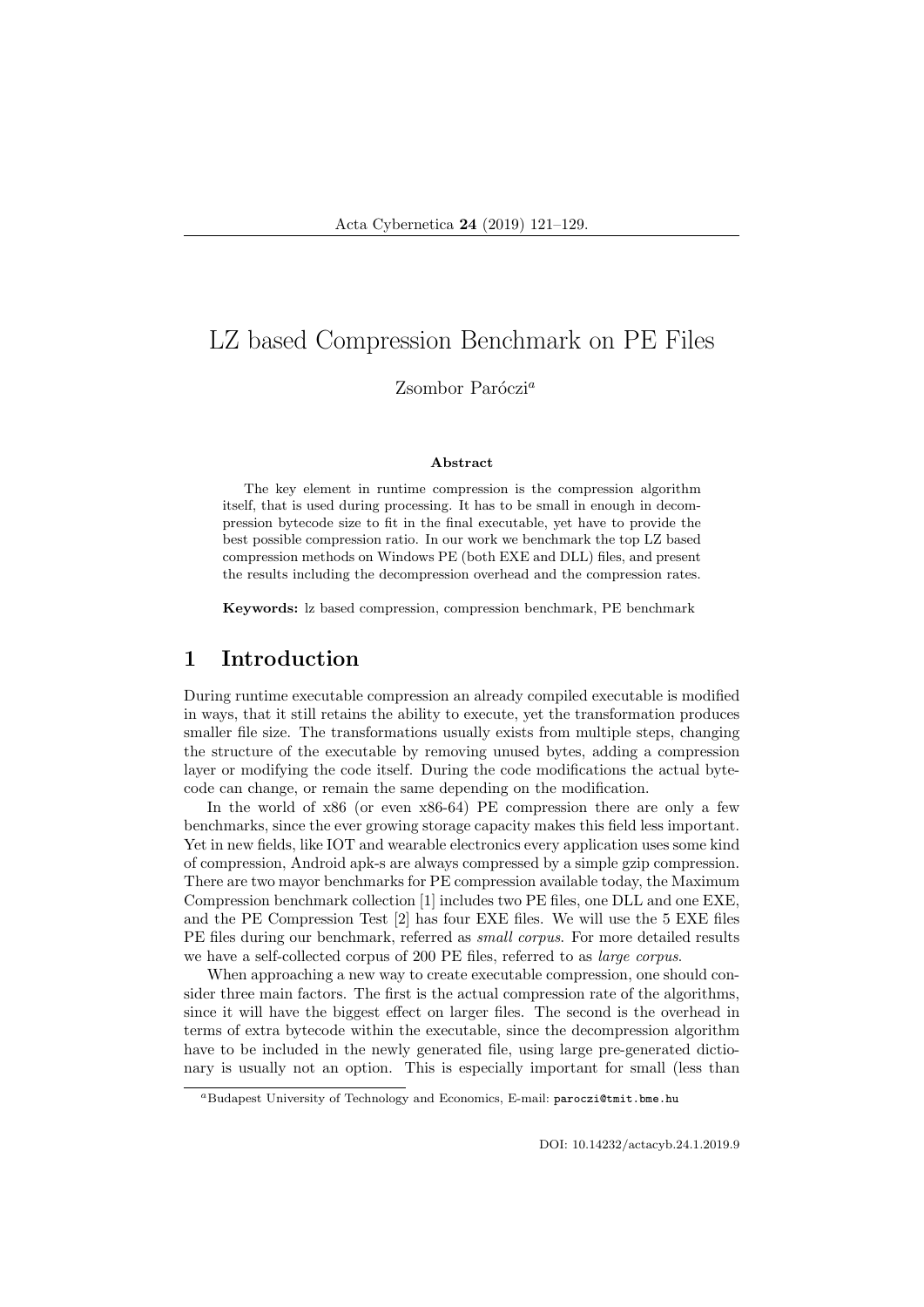100kb) executables. The third factor has the lowest priority, but still important: the decompression speed. The decompression method should not require a lot of time to run, even on a resource limited machine. This eliminates whole families of compression methods, like neural network based (PAQ family) compressions.

> 83 e6 01 and esi. 1 8d 3c 96 edi, dword ptr [esi+edx\*4] 1ea 39 44 h9 1c  $cmp$ dword ptr [ecx+edi\*4+1ch], eax 75 77 short L15176 jne Opcode+ModRM - Jump Offset - Displacement - SIB - Immediate

Figure 1: Annotated asm code

Split-stream methods are well-know in the executable compression world, these algorithms take advantage of the structural information of the bytecode itself, separating the opcode from all the modification flags. Each x86 instruction can be separated into multiple parts, prefix, opcode, mod r/m, etc., an annotated asm snippet can be seen on Figure 1. The idea behind split-stream is to annotate each byte by these parts, and collect them into one chunk. By doing this, each chunk can be compressed better due to local redundancies. During decompression the original bytecode is reconstructed using a small compiler. We used a reference implementation from the packer kkrunchy [6].

#### 2 LZ based compression methods

LZ based compression methods (LZ77/LZSS/LZMA families) are well fitted for this compression task, since they usually have relatively small memory requirement (less than 64 Mb), they use Lempel-Ziv compression methods [3] and maybe some Huffman tables or hidden Markov model based approaches. These methods are simple algorithms, resulting in small size in terms of decompression bytecode. During the last few years there are a lot of new LZ based compression methods, the mayor ones are Zstandard (zstd) from Facebook and Zopfli from Google. The selected libraries can be seen on Table 1, these are the top LZ familly libraries for generic purpose compression regarding an extensive LZ benchmark [4,5].

The compression rates on generic dataset (non-code section of an executable) can be seen on Figure 2 and Table 2. All of these tests and results are in sync with the LZ benchmark mentioned previously, the only exception is Brotli which worked quite well on our dataset. Brotli, Lzlib and LZMA have the best compression ratio on average, followed by CSC, Zopfli and zstd. aPlib has the worst compression ratio, since it only implements a very simple LZ77 variant.

#### 3 Decompression code

For each compression method the related library also supplies the decompression method as well. In most cases it's tightly coupled with the compression code, so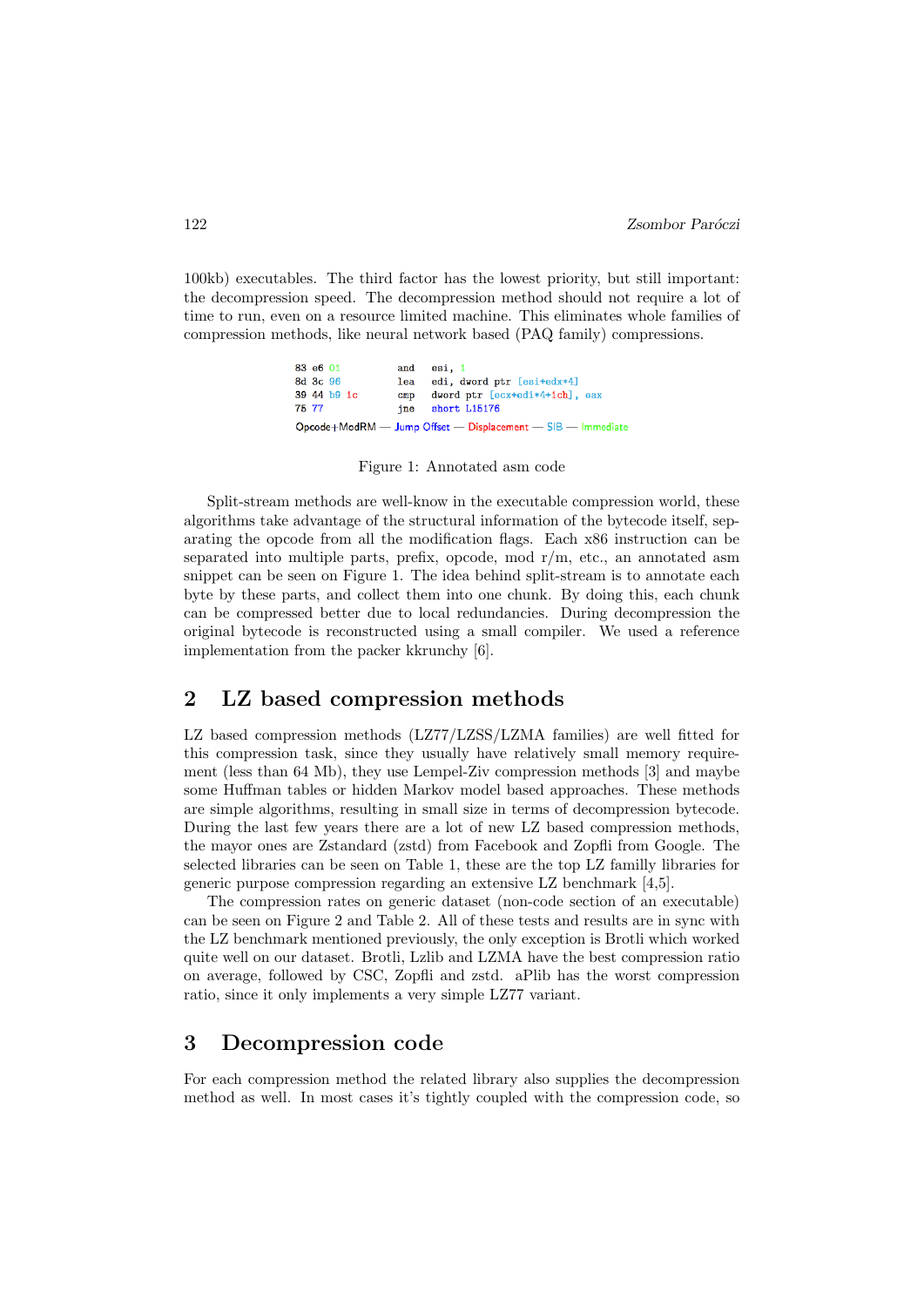| Compression method | Version    | Source                                       |
|--------------------|------------|----------------------------------------------|
| aPlib              | 1.1.1      | http://ibsensoftware.com/products_aPLib.html |
| Lzlib              | 1.10       | https://www.nongnu.org/lzip/lzlib.html       |
| <b>LZMA</b>        | 9.35       | https://www.7-zip.org/sdk.html               |
| Zopfli             | 2017-07-07 | https://github.com/google/zopfli             |
| Zstandard          | 1.3.3      | https://facebook.github.io/zstd/             |
| CSC                | 2016-10-13 | https://github.com/fusiyuan2010/CSC          |
| Brotli             | 1.0.3      | https://github.com/google/brotli             |

Table 1: Libraries used in the benchmark



Figure 2: Compression rates on non-code section by input size

|  | Table 2: Compression rates on non-code section |  |  |  |
|--|------------------------------------------------|--|--|--|
|--|------------------------------------------------|--|--|--|

| Method    aPlib   Zopfli   Lzlib   LZMA   zstd   CSC   Brotli |  |                                                       |  |  |
|---------------------------------------------------------------|--|-------------------------------------------------------|--|--|
|                                                               |  | Rate 40.2\% 37.2\% 34.7\% 34.2\% 38.3\% 34.6\% 33.4\% |  |  |

in the first step we separated the compression method from the decompression one and created small executables which included only the decompression method and a sample from the compressed data, so we can verify that the decompression still works. All these LZ based compression libraries are written in  $C / C$ ++, during this step we used GCC for ease of debugging. The aPlib library includes an ASM written decompression method which is already small enough, so we didn't do any modification on it. Lzlib, LZMA, zlib, zstd, CSC and Brotli are at some point use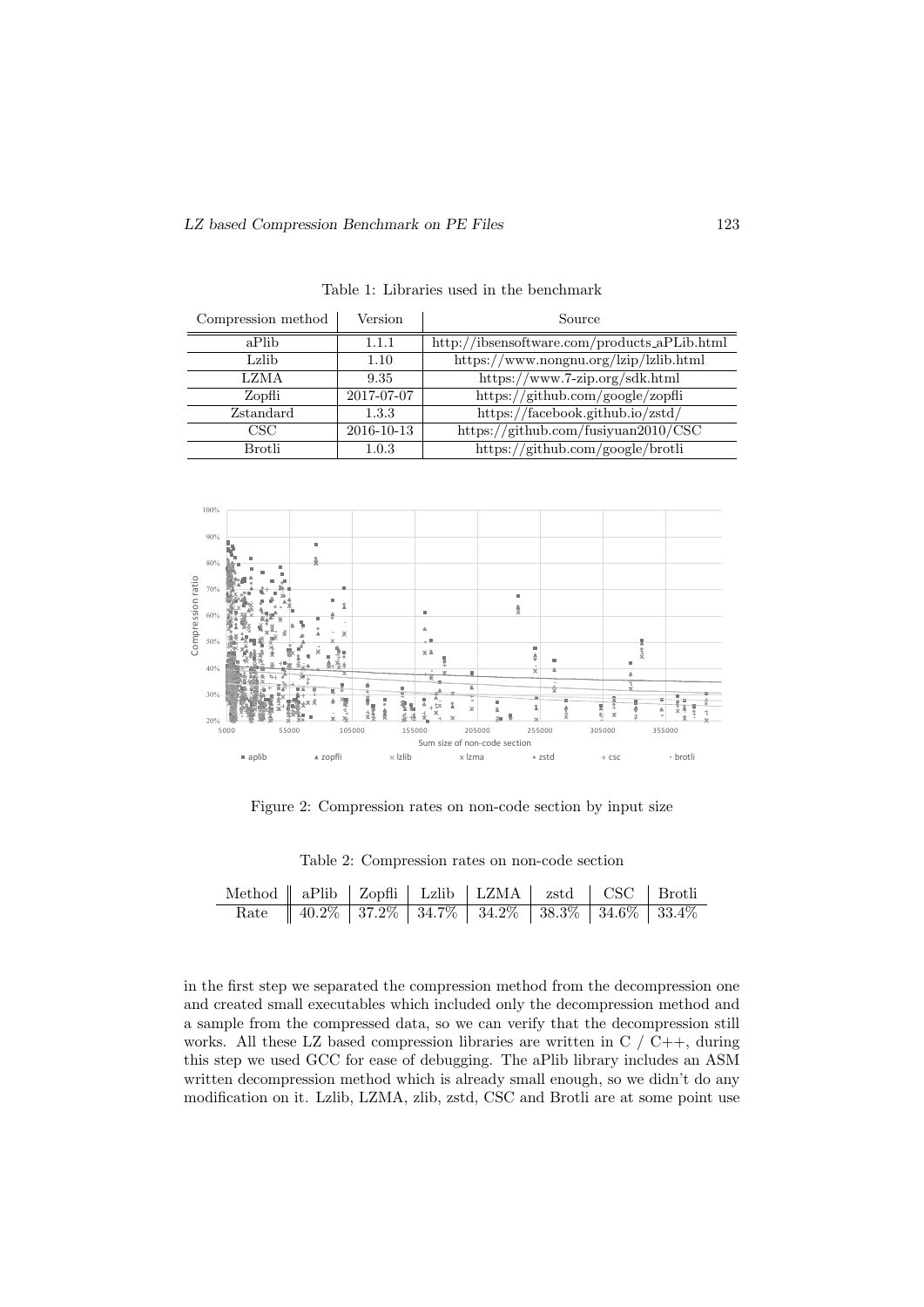dynamic memory allocation, Brotli and CSC has some other external dependencies. We opted to remove (or inline) all dependencies, since loading external DLLs or extra functions takes up more space than an inlined function. We managed to fully remove memory allocation from LZMA and Lzlib by simply creating a large chunk of zerofilled memory at the end of the executable, and absolutely referencing those with some pointers. In the other libraries we could inline some trivial functions (zerofill, memcpy) but due to the nature of those algorithms there are a lot of dynamic allocations that require external libraries. We also remove all error reporting functionality from the code, these are designed to detect if the compressed data is damaged in any way. All of the modifications were tested with multiple samples to retain the ability of decompressing compressed data.

| Compression method | Bytecode size | Compressed with a Plib |
|--------------------|---------------|------------------------|
| aPlib              | 150           |                        |
| Lzlib              | 7.168         | 3.943                  |
| LZMA               | 8.602         | 3.155                  |
| Zopfli             | 14.351        | 8.173                  |
| Zstandard          | 106.525       | 26.632                 |
| CSC                | 23.714        | 10.671                 |
| Brotli             | 215.665       | 92.736                 |

Table 3: Decompression bytecode size

GCC has several flags for optimizing for space, speed and even some internal optimization options are available, but after several failed attempts to make the pure decompression bytecode smaller, we started to experiment with other compilers. Clang and Microsoft Visual C++ compiler produced almost the same bytecode size, even with extra optimization options, but Watcom Compiler (Open Watcom 1.9) managed to create 10%-15% smaller bytecode than any of the other compilers (second best was gcc with size optimization flags). This is due to the fact that generic registers (registers storing and passing variables between functions) can be fine-tuned in Watcom, using esi, edi, ebp registers in the produced binaries. After several iterations of modifying the code, testing and compiling we managed to create really small sized decompression code for each library. We also noticed that compressing the various decompressing bytecodes with aPlib and decompressing them during runtime is a great way to create smaller sized binaries. The aPlib decompression bytecode is 150 bytes after all. Table 3 contains the bytecode size on both the decompression code bytesize as is, and the compressed decompression bytecode size. Also worth noting that Brotli can be compiled without the builtin dictionary, which results in 66.930 bytes (and 23.425 bytes compressed with aPlib), but the dictionary has huge benefits during compression / decompression. Any data compressed with Brotli with dictionary can only be decompressed, if the decompressor code also has the dictionary.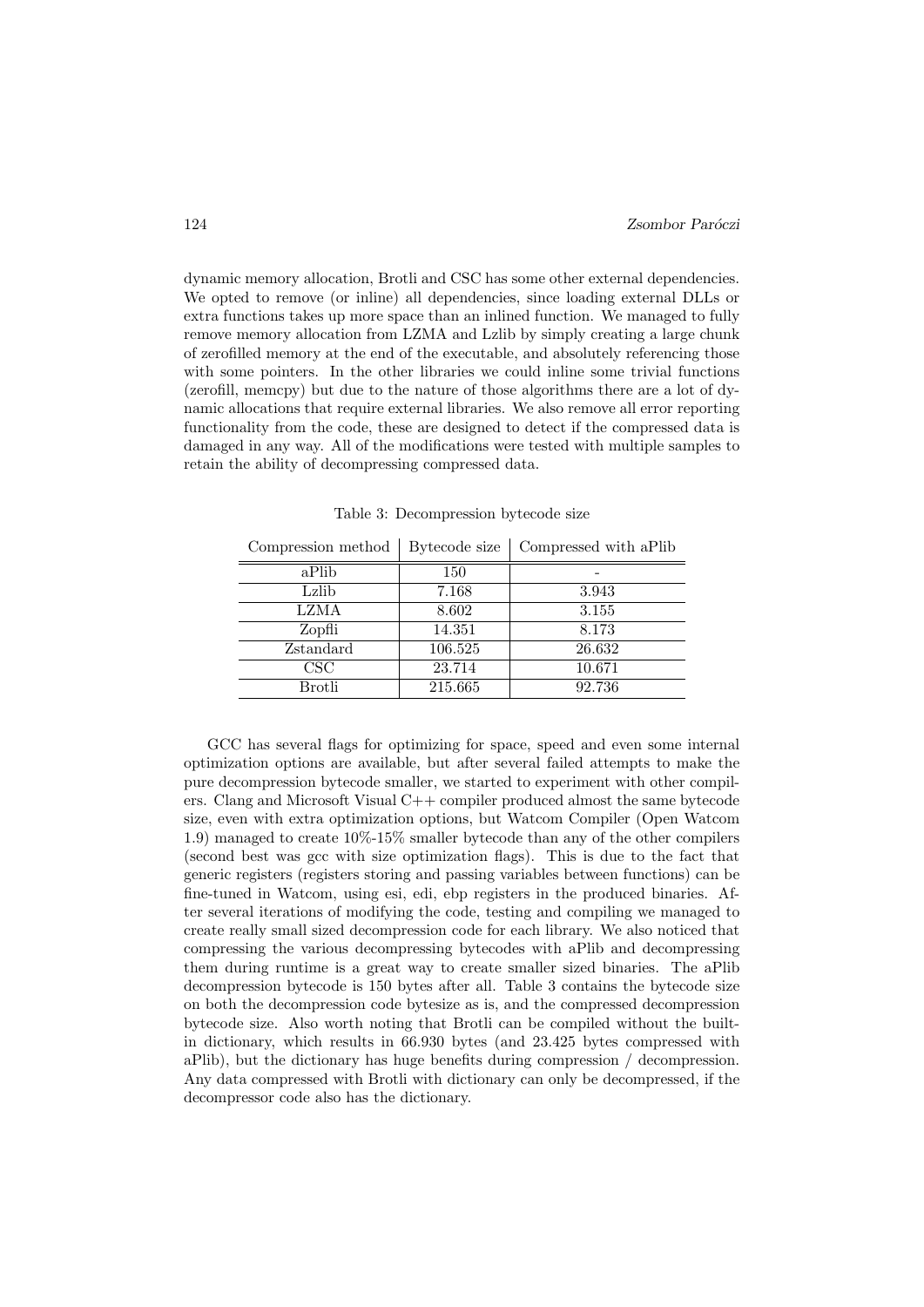#### 4 Benchmark

During the benchmark we constructed a system, which is capable of extracting different sections from the executables, apply split-stream and a compression method on it to create a well detailed benchmark result. During the benchmark we run each compression method on each section, then run each compression method with split-stream on executable sections. The benchmark system was created using  $C++$ and Node.js, the Node.js part was responsible for the instrumentation of the compressions, the C++ part was responsible for extracting the section and verifying the modified decompression method we created. If there is any side effect from the decompression code modification explained in the third section, we are not seeing it.

#### 5 Results: compression ratio

The detailed results for each test case on the small corpus can be seen on Figure 3. As you can see applying split-stream before the compression is useful in most of the cases (except for the smallest executable, which suffered from the overhead of this method - splitting 1 byte instructions into base instruction  $+$  mod flags). The rates for each compression varies between test cases, but Lzlib, LZMA, Brotli



Figure 3: Resulting section size compered to the original on the small corpus files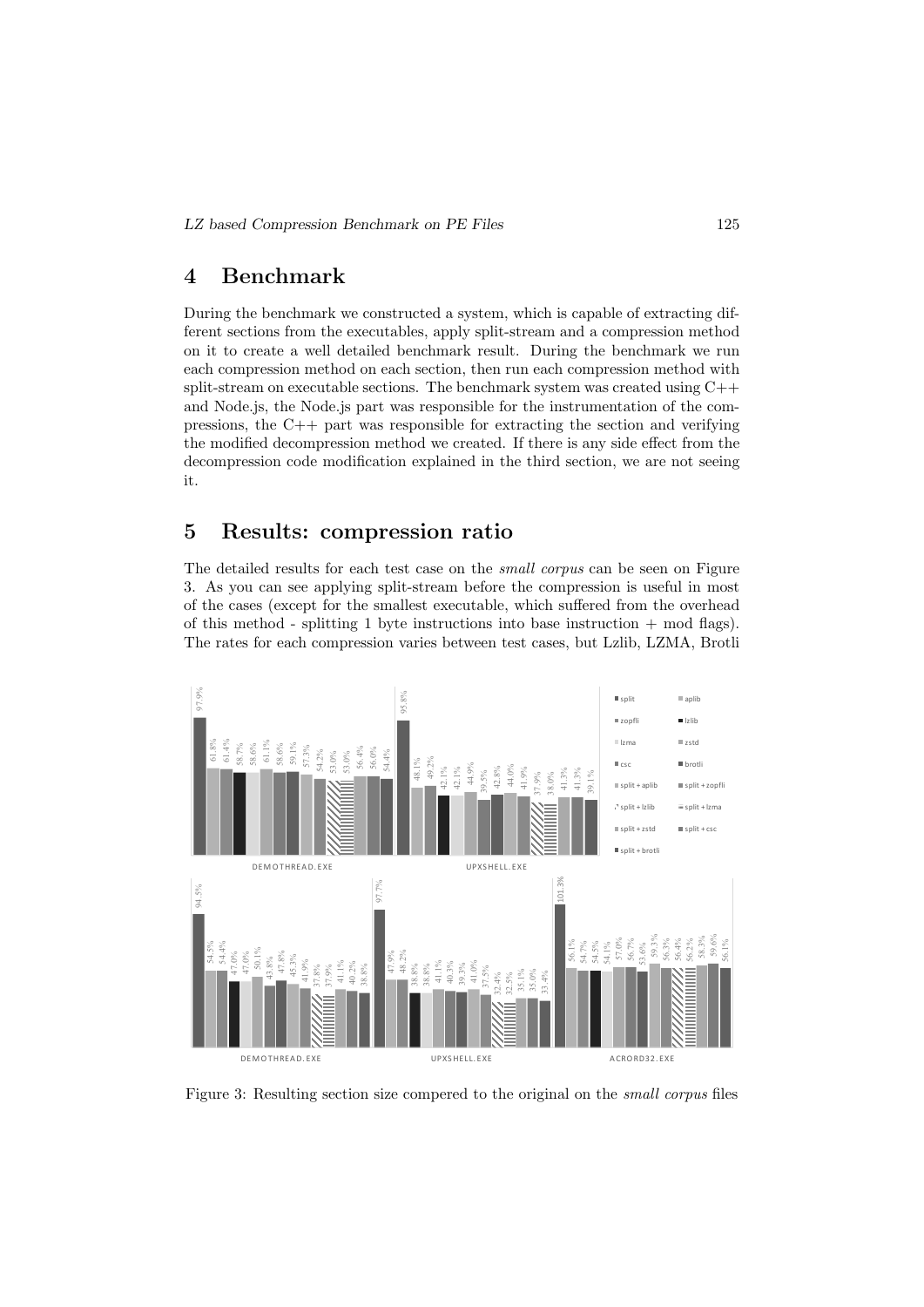are clearly the best for the small corpus, followed by zstd, CSC, Zopfli and aPlib. There is a constant improvement when using split-stream. Only for really small executable aPlib is the best, due to the simplicity of the algorithm itself. All of these results were verified during our large corpus benchmark.

The actual compression rates on the large corpus can be seen on Table 2 and 4 (split-stream is annotated as s). As you can see the ratio between each compression rate on average is really small, for code sections split-stream really helps. For code section LZMA, Lzlib and Brotli are the best, followed by Zopfli and CSC. For non-code section we had a larger variety of results, since the non-code sections can contain any datatype. The non-code section has a more loose structure and less density, the compression rates are higher. It is interesting, that Brotli is the winner in these tests, but as it turned out Brotli has a large dictionary prebuilt into the

| Compression method               | compression rate    |
|----------------------------------|---------------------|
| aPlib                            | 47.0%               |
| <b>LZMA</b>                      | $42.\overline{1\%}$ |
| $s + aPlib$                      | 44.3%               |
| $s + Zopfli$                     | $41.\overline{3\%}$ |
| $s +$ Lzlib                      | 39.6%               |
| $s + LZMA$                       | 39.5%               |
| $s + zstd$                       | 42.4%               |
| $s + \overline{C} \overline{SC}$ | 42.0%               |
| $s + B$ rotli                    | $40.0\%$            |

Table 4: Average compression rates on code section



Figure 4: Compression rates vs file size the code section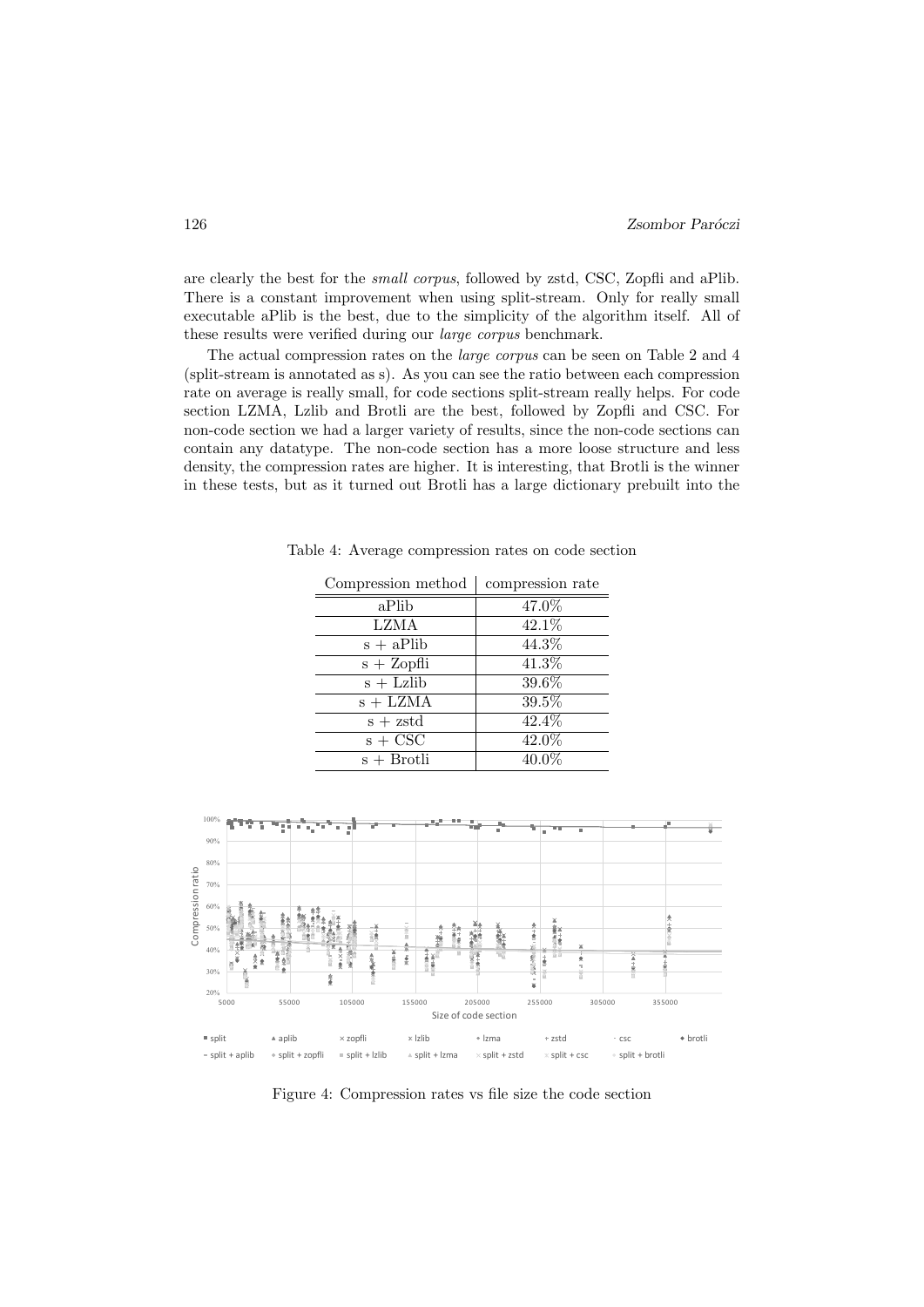algorithm, that helps with compressing text. LZMA, Lzlib, CSC produced just 1-2% lower rates, followed by zstd and Zopfli. Obviously aPlib was the worst in both tests, since it contains the most simple algorithm for compression. PE sections tend to be less then 3 Mb, the larger the section the more compression rate we can achieve.

## 6 Results: final file size with decompression bytecode

Since the decompression code has to be included in the final executable, we also benchmarked how the decompression overhead code effects the final file size. As you can see on Figure 4 for smaller executables the overhead is what really defines the final result. All of the decompression methods were packed with aPlib, since aPlib has a decompression code size of 150 bytes, and above 1.000 bytes it is better to compress the decompression code with aPlib. Some of the more complex methods (namely zstd, Brotli, CSC) has relatively large data tables in the decompression code. Same goes for the split-stream code, which is above 1kByte uncompressed, and 540 byte compressed with aPlib.

Our final results suggest, that there is no "golden" LZ based compression with split-stream method for all the executables.

You can see the best performing algorithm on Figure 6 for the *large corpus*. For smaller files a more detailed result of this can be seen on Figure 5. There is a clear



Figure 5: Raw and compressed file size using the best method on smaller files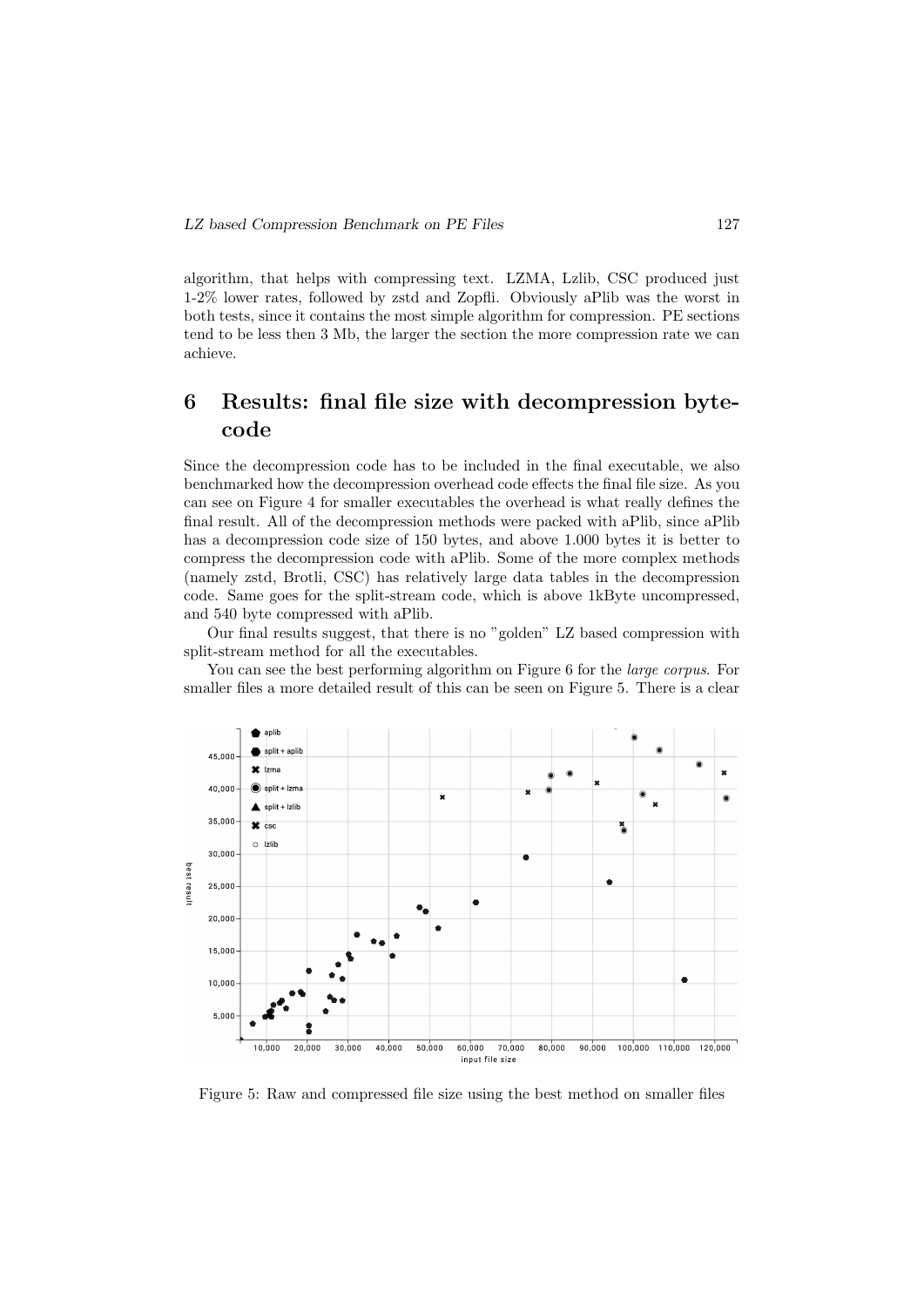

Figure 6: Raw and compressed file size using the best method on larger files

tendency, that some algorithms perform better on smaller files, partly due to the fact that the decompression code is small, and others perform well on larger files. Since smaller files tend to be more code section heavy, and larger files are more like a generic datafile (much more strings, xml, images within the sections), there is an interesting trend how each compression method behaves on different sized binaries.

We consider 3 categories based on the executable size: for small files (less than 50kB) size aPlib is the clear winner with 150 byte decompression code, maybe with split-stream if the executable section is large. For medium size (less than 500 kB) split-stream with aPlib or split-stream with LZMA (aPlib compressed) should be used. For larger files split-stream with LZMA (aPlib compressed) or split-stream with Lzlib (aPlib compressed) should be used.

For some special cases any combination can be the winner in the final compression size. CSC (without split-stream), Lzlib (without split-stream) and LZMA (without split-stream) can outperform the others in some cases.

#### 7 Summary

By providing a good ruleset for choosing the right compression method or methods based on file size, we hope that future executable compression authors can improve the compression rate of their tools. Besides that we see a clear trend, that even LZ based compression libraries are getting more complex (dynamic memory allocations, large dictionary size, etc.), making small size, compact decompression bytecode